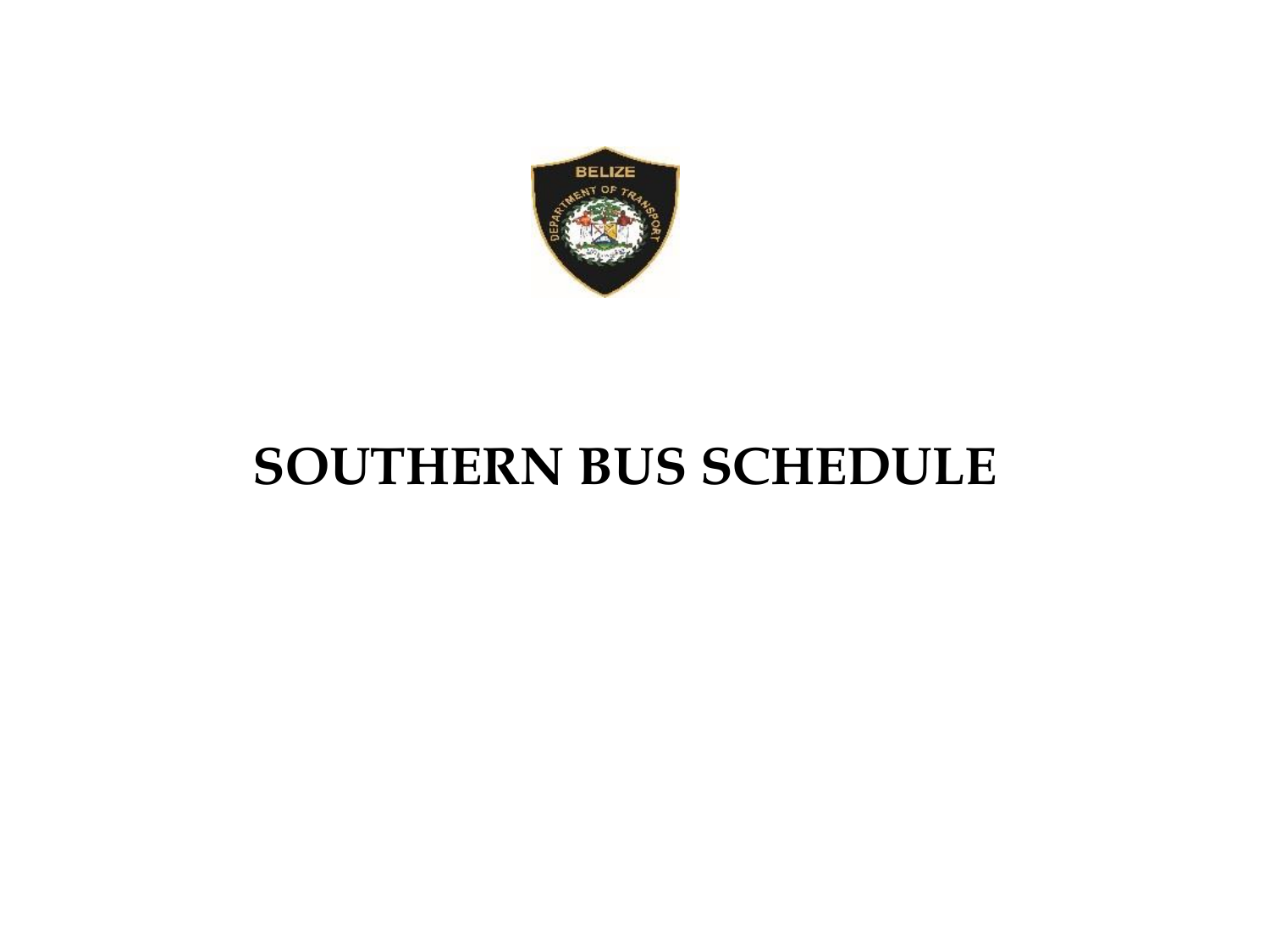## **SOUTHERN SCHEDULE - EAST TO SOUTH**

| <b>SN</b> | <b>Name of Bus Line</b>    | <b>RSP Type</b> |                      | <b>Belize City</b>          |                      | <b>Belmopan</b>     | <b>Dangriga</b>    |                     | Placencia          | <b>Independence</b> |                                               | <b>Punta</b><br>Gorda | Dys of Op. |
|-----------|----------------------------|-----------------|----------------------|-----------------------------|----------------------|---------------------|--------------------|---------------------|--------------------|---------------------|-----------------------------------------------|-----------------------|------------|
|           |                            |                 | <b>Arrive</b>        | <b>Depart</b>               | <b>Arrive</b>        | <b>Depart</b>       | <b>Arrive</b>      | <b>Depart</b>       |                    | <b>Arrive</b>       | <b>Depart</b>                                 | <b>Arrive</b>         |            |
|           | <b>Brvant Williams</b>     |                 | Will go into Hopkins |                             |                      |                     | 5:15am             | 5:30am              | 7:15am             |                     |                                               |                       | Mon to Sun |
|           | Dolores & Rose Sho         | Reg             |                      |                             |                      |                     | 6:45am             | 7:00am              |                    | 8:15am              | 8:30am                                        | 10:30am               | Mon to Sat |
|           | <b>James Bus Line</b>      | <b>Express</b>  | 5:00am               | 5:15am                      | 6:15am               | 6:30am              | 7:45am             | 8:00am              |                    | 8:45am              | 9:00am                                        | 10:30am               | Mon to Sun |
|           | <b>Brvant Williams</b>     | Regular         |                      | <b>Will go into Hopkins</b> |                      |                     | 8:15am             | 8:30am              | 10:15am            |                     |                                               |                       | Mon to Sun |
|           | <b>James Bus Line</b>      | Regular         | 6:00am               | 6:15am                      | 7:15am               | 7:30am              | 9:00am             | 9:15am              |                    | 10:30am             | 10:45am                                       | 12:45pm               | Mon to Sun |
| 6         | <b>Iames Bus Line</b>      | Regular         | 7:00am               | 7:15am                      | 8:15am               | 8:30am              | 10:00am            | 10:15am             |                    | 11:30am             | 11:45am                                       | 1:45 <sub>pm</sub>    | Mon to Sun |
|           | <b>Dalmon Ritchie</b>      | Regular         | <b>HAS APPLIED</b>   |                             |                      |                     | 10:45am            | 11:00am             | 12:30pm            |                     |                                               |                       | Mon to Sun |
| 8         | <b>James Bus Line</b>      | Regular         | 8:00am               | 8:15am                      | 9:15am               | 9:30am              | 11:00am            | 11:15am             |                    | 12:30 <sub>pm</sub> | 12:45pm                                       | 2:45 <sub>pm</sub>    | Mon to Sun |
| 9         | <b>Iames Bus Line</b>      | Regular         | 9:00am               | 9:15am                      | 10:15am              | 10:30am             | 12:00nn            | 12:15 <sub>pm</sub> |                    | 1:30 <sub>pm</sub>  | $1:45$ pm                                     | 3:45 <sub>pm</sub>    | Mon to Sun |
| 10        | <b>Iames Bus Line</b>      | Regular         | 10:00am              | 10:15am                     | 11:15am              | 11:30am             | 1:00 <sub>pm</sub> | $1:15$ pm           |                    | 2:30 <sub>pm</sub>  | $2:45$ pm                                     | $4:45$ pm             | Mon to Sun |
|           | <b>Glen Young and Sons</b> |                 |                      |                             | 11:45am              | 12:00nn             | 1:30 <sub>pm</sub> | $1:45$ pm           |                    | 3:00 <sub>pm</sub>  |                                               |                       | Mon to Sat |
| 11        | Griga Line                 | Regular         | 11:00am              | 11:15am                     | 12:15 <sub>pm</sub>  | 12:30 <sub>pm</sub> | 2:00 <sub>pm</sub> |                     |                    |                     |                                               |                       | Mon to Sun |
| 12        | <b>Dalmon Ritchie</b>      | Regular         |                      |                             |                      |                     | $1:45$ pm          | 2:00 <sub>pm</sub>  | 3:30 <sub>pm</sub> |                     |                                               |                       | Mon to Sun |
| 13        | <b>Alberto Coleman</b>     | <b>Regular</b>  |                      |                             |                      |                     | 2:15 <sub>pm</sub> | 2:30 <sub>pm</sub>  |                    | $3:45$ pm           | 4:00 <sub>pm</sub>                            | 6:00 <sub>pm</sub>    | Mon to Sun |
| 14        | <b>Iames Bus Line</b>      | <b>Express</b>  | 12:00nn              | 12:15pm                     | $1:15$ pm            | 1:30 <sub>pm</sub>  | $2:45$ pm          | 3:00 <sub>pm</sub>  |                    | $3:45$ pm           | 4:00 <sub>pm</sub>                            | 5:30 <sub>pm</sub>    | Mon to Sun |
| 15        | <b>Iames Bus Line</b>      | Regular         | 12:00nn              | $12:15$ pm                  | $1:15$ pm            | 1:30 <sub>pm</sub>  | 3:00 <sub>pm</sub> | 3:15 <sub>pm</sub>  |                    | 4:30 <sub>pm</sub>  | $4:45$ pm                                     | $6:45$ pm             | Mon to Sun |
| 16        | <b>Glen Young and Sons</b> | <b>Regular</b>  |                      |                             | $1:45$ pm            | 2:00 <sub>pm</sub>  | 3:30pm             | 3:45pm              |                    | 5:00pm              |                                               |                       | Mon to Sat |
| 27        | Griga Line                 | Regular         | 12:30 <sub>pm</sub>  | 12:45pm                     | $1:45$ pm            | 2:00 <sub>pm</sub>  | 3:30 <sub>pm</sub> |                     |                    |                     |                                               |                       | Mon to Sat |
| 17        | Cecil Gill                 | Regular         | 1:00 <sub>pm</sub>   | $1:15$ pm                   | $2:15$ <sub>pm</sub> | 2:30 <sub>pm</sub>  | 4:00 <sub>pm</sub> | $4:15$ pm           |                    | 5:30pm              | 5:45pm                                        | 7:30 <sub>pm</sub>    | Mon to Sun |
| 18        | <b>Edmund Pandy</b>        |                 |                      |                             |                      |                     |                    |                     | 4:30 <sub>pm</sub> | $6:00$ pm           |                                               |                       | Mon to Sun |
| 19        | <b>Dalmon Ritchie</b>      | Regular         |                      |                             |                      |                     | 4:15 <sub>pm</sub> | 4:30pm              | $6:00$ pm          |                     |                                               |                       | Mon to Sun |
| 20        | <b>James Bus Line</b>      | Regular         | 1:30 <sub>pm</sub>   | $1:45$ pm                   | $2:45$ pm            | 3:00 <sub>pm</sub>  | 4:30 <sub>pm</sub> | 4:45pm              |                    | $6:00$ pm           | 6:15pm                                        | $8:15$ pm             | Mon to Sun |
| 21        | Griga Line                 | Regular         | 2:00 <sub>pm</sub>   | $2:15$ pm                   | $3:15$ pm            | 3:30pm              | $5:00$ pm          |                     |                    |                     |                                               |                       | Mon to Sun |
| 22        | Mateo Polanco              | Regular         |                      |                             | 3:30 <sub>pm</sub>   | 3:45pm              | $5:15$ pm          |                     |                    |                     | Depart from Western Border 2:00pm to Dangriga |                       | Mon to Sun |
| 23        | <b>Dalmon Ritchie</b>      | Regular         | 2:30 <sub>pm</sub>   | $2:45$ pm                   | $3:45$ pm            | 4:00 <sub>pm</sub>  | 5:30pm             |                     |                    |                     |                                               |                       | Mon to Sun |
| 24        | <b>James Bus Line</b>      | Regular         | 3:00 <sub>pm</sub>   | $3:15$ pm                   | $4:15$ pm            | 4:30pm              | $6:00$ pm          | 6:15pm              |                    | 7:30 <sub>pm</sub>  | $7:45$ pm                                     | 9:45pm                | Mon to Sun |
| 25        | <b>Dalmon Ritchie</b>      | N/S             | $3:15$ pm            | 3:30pm                      | 4:30 <sub>pm</sub>   | $4:45$ pm           | $6:15$ pm          | 6:30pm              | 8:00am             |                     |                                               |                       | Mon to Sun |
| 26        | <b>James Bus Line</b>      | N/S             | 3:30 <sub>pm</sub>   | 3:45pm                      | $4:45$ pm            | 5:00pm              | $6:15$ pm          | 6:30pm              |                    | $7:15$ pm           | 7:30 <sub>pm</sub>                            | 9:00 <sub>pm</sub>    | Mon to Sun |
| 28        | <b>James Bus Line</b>      | Regular         | 4:00 <sub>pm</sub>   | $4:15$ pm                   | $5:15$ pm            | 5:30pm              | 7:00 <sub>pm</sub> |                     |                    |                     |                                               |                       | Mon to Sun |
| 29        | <b>James Bus Line</b>      | Regular         | 5:00 <sub>pm</sub>   | $5:15$ pm                   | $6:15$ pm            | 6:30pm              | 8:00pm             |                     |                    |                     |                                               |                       | Mon to Sun |
| 30        | James Bus Line             | Regular         | 6:00 <sub>pm</sub>   | 6:15pm                      | $7:15$ pm            | 7:30pm              | $9:15$ pm          |                     |                    |                     |                                               |                       | Mon to Sun |
| 31        | Cecil Gill                 | Regular         |                      |                             |                      |                     | $9:15$ pm          | 9:30pm              |                    | 10:45pm             | Will go in<br>to Bella<br>Vista               |                       | Mon to Sun |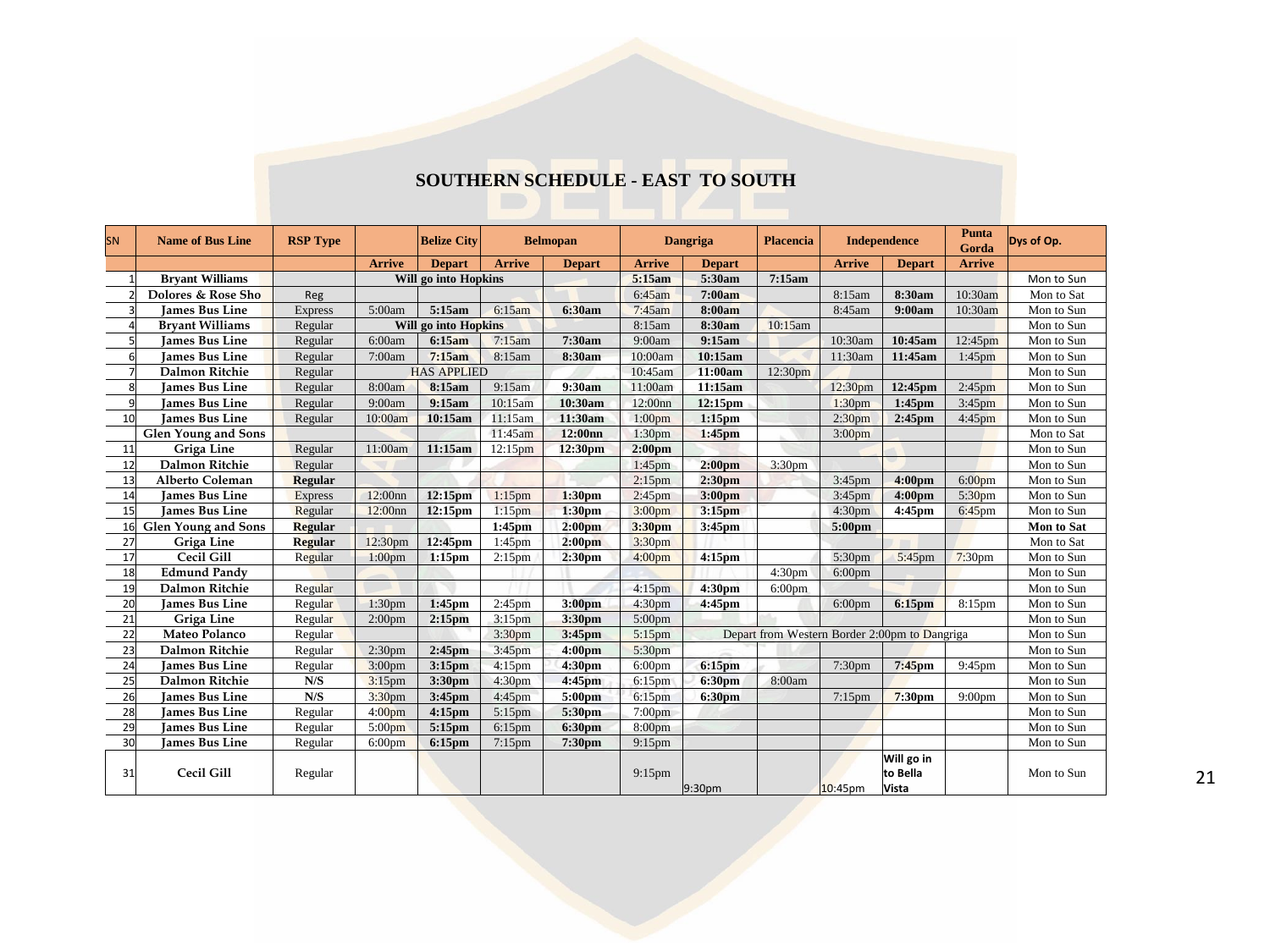## **SOUTHERN SCHEDULE – SOUTH TO EAST**

| SN              | <b>Name of Bus Line</b> | <b>RSP Type</b> |               | Punta<br>Gorda       | Independence       |                    | Placencia          |                    | Dangriga           |                    | Belmopan                 |                    | <b>Belize</b><br>City | Dys of Op. |
|-----------------|-------------------------|-----------------|---------------|----------------------|--------------------|--------------------|--------------------|--------------------|--------------------|--------------------|--------------------------|--------------------|-----------------------|------------|
|                 |                         |                 | <b>Arrive</b> | <b>Depart</b>        | <b>Arrive</b>      | <b>Depart</b>      | <b>Arrive</b>      | Depart             | <b>Arrive</b>      | Depart             | <b>Arrive</b>            | Depart             | <b>Arrive</b>         |            |
|                 | Griga Line              | Reg             |               |                      |                    |                    |                    |                    | 4:45am             | 5:00am             | 6:30am                   | 6:45am             | 8:00am                | Mon to Sun |
|                 | Griga Line              | Reg             |               |                      |                    |                    |                    |                    | 5:15am             | 5:30am             | 7:05am                   | 7:20am             | 8:35am                | Mon to Sat |
|                 | Griga Line              | Reg             |               |                      |                    |                    |                    |                    | 5:45am             | 6:00am             | 7:30am                   | 7:45am             | 9:00am                | Mon to Sun |
|                 | Mateo Polanco           | Reg             |               |                      |                    |                    |                    | To W/Border        | 5:45am             | 6:00am             | 7:30am                   | 7:45am             |                       | Mon to Sun |
|                 | Cecil Gill              | Reg             | 2:45am        | 3:00am               | 4:45am             | 5:00am             |                    |                    | 6:15am             | 6:30am             | 8:00am                   | 8:15am             | 9:30am                | Mon to Sun |
|                 | <b>Dalmon Ritchie</b>   | Reg             |               |                      |                    |                    |                    |                    | 6:45am             | 7:00am             | 8:30am                   | 8:45am             | 10:00am               | Mon to Sun |
|                 | <b>James Bus Line</b>   | Express         | 3:45am        | 4:00am               | 5:15am             | 5:30am             |                    |                    | 6:15am             | 6:30am             | 7:45am                   | 8:00am             | 9:15am                | Mon to Sun |
| 8               | <b>Edmund Pandy</b>     | Regular         |               |                      | 5:15am             | 5:30am             | 7:00am             |                    |                    |                    |                          |                    |                       | Mon to Sun |
| 9               | <b>James Bus Line</b>   | Reg             | 3:45am        | 4:00am               | 5:45am             | 6:00am             |                    |                    | 7:15am             | 7:30am             | 9:00am                   | 9:15am             | 10:30am               | Mon to Sun |
| 10              | Glen Young & Sons       |                 |               |                      |                    | 6:30am             |                    |                    | 7:45am             | 8:00am             | 9:30am                   |                    |                       | Mon to Sat |
| 11              | Dalmon Ritchie          | <b>Express</b>  |               |                      |                    |                    | 6:05am             | 6:15am             | 7:45am             | 8:00am             | 9:15am                   | 9:30am             | 10:45am               | Mon to Sun |
| 12              | <b>James Bus Line</b>   | Reg             | 4:45am        | 5:00am               | 6:45am             | 7:00am             |                    |                    | 8:15am             | 8:30am             | 10:00am                  | 10:15am            | 11:30am               | Mon to Sun |
| 13              | <b>James Bus Line</b>   | Exp             | 5:45am        | 6:00am               | 7:15am             | 7:30am             |                    |                    | 8:15am             | 8:30am             | 9:45am                   | 10:00am            | 11:15am               | Mon to Sun |
| 14              | <b>Dalmon Ritchie</b>   | Reg             |               |                      |                    |                    | 6:45am             | 7:00am             | 8:30am             |                    |                          |                    |                       | Mon to Sun |
| 15              | <b>Iames Bus Line</b>   | Reg             | 5:45am        | 6:00am               | 7:45am             | 8:00am             |                    |                    | 9:15am             | 9:30am             | 11:00am                  | 11:15am            | 12:30pm               | Mon to Sun |
| 16              | <b>James Bus Line</b>   | Reg             |               |                      |                    |                    |                    |                    | 10:15am            | 10:30am            | 12:00nn                  | 12:15pm            | 1:30 <sub>pm</sub>    | Mon to Sun |
| 17              | <b>James Bus Line</b>   | Reg             | 7:45am        | 8:00am               | 9:45am             | 10:00am            |                    |                    | 11:15am            | 11:30am            | $1:00$ pm                | $1:15$ pm          | 2:30 <sub>pm</sub>    | Mon to Sun |
| 18              | <b>Byrant Williams</b>  | Reg             |               | Will go into Hopkins |                    |                    | 10:15am            | 10:30am            | 12:15pm            |                    |                          |                    |                       | Mon to Sun |
| 19              | <b>James Bus Line</b>   | Reg             |               |                      |                    |                    |                    |                    | 12:15pm            | 12:30pm            | 2:00 <sub>pm</sub>       | 2:15 <sub>pm</sub> | 3:30 <sub>pm</sub>    | Mon to Sun |
| 20              | <b>Alberto Coleman</b>  | Regular         | 8:45am        | 9:00am               | 10:45am            | 11:00am            |                    |                    | 12:30pm            |                    |                          |                    |                       | Mon to Sun |
| 21              | <b>James Bus Line</b>   | Reg             | 9:45am        | 10:00am              | 11:45am            | 12:00nn            |                    |                    | $1:15$ pm          | 1:30 <sub>pm</sub> | 3:00 <sub>pm</sub>       | $3:15$ pm          | 4:30 <sub>pm</sub>    | Mon to Sun |
| 22              | <b>Dalmon Ritchie</b>   | Reg             |               |                      |                    |                    | 12:30pm            | 12:45pm            | 2:15 <sub>pm</sub> |                    |                          |                    |                       | Mon to Sun |
| 23              | <b>Iames Bus Line</b>   | Reg             |               |                      |                    |                    |                    |                    | 2:15 <sub>pm</sub> | 2:30 <sub>pm</sub> | 4:00 <sub>pm</sub>       | $4:15$ pm          | 5:30pm                | Mon to Sun |
| 24              | <b>Iames Bus Line</b>   | Reg             | 11:45am       | 12:00nn              | $1:45$ pm          | 2:00 <sub>pm</sub> |                    |                    | 3:15 <sub>pm</sub> | 3:30pm             | $5:00$ pm                | 5:15pm             | 6:30 <sub>pm</sub>    | Mon to Sun |
| 25              | Dalmon Ritchie          | Reg             |               |                      |                    |                    | 2:15 <sub>pm</sub> | 2:30 <sub>pm</sub> | 4:00 <sub>pm</sub> |                    |                          |                    |                       | Mon to Sun |
| 26              | Dolores & Rose Sho      | Reg             | 12:45pm       | 1:00 <sub>pm</sub>   | 2:45 <sub>pm</sub> | 3:00 <sub>pm</sub> |                    |                    | 4:30 <sub>pm</sub> |                    |                          |                    |                       | Mon to Sat |
| 27              | <b>James Bus Line</b>   | Reg             | 1:45pm        | 2:00 <sub>pm</sub>   | 3:45pm             | 4:00 <sub>pm</sub> |                    |                    | 5:15pm             | 5:30pm             | 7:00 <sub>pm</sub>       | 7:15pm             | 8:30pm                | Mon to Sun |
| 28              | <b>James Bus Line</b>   | <b>Express</b>  | $2:45$ pm     | 3:00 <sub>pm</sub>   | $4:15$ pm          | 4:30 <sub>pm</sub> |                    |                    | 5:15pm             | 5:30pm             | $6:45$ pm                | 7:00pm             | $8:15$ pm             | Mon to Sun |
| 29              | <b>Bryant Williams</b>  | Reg             |               |                      |                    |                    | 5:15pm             | 5:30pm             | $7:15$ pm          |                    |                          |                    |                       | Mon to Sun |
| 30 <sup>1</sup> | <b>James Bus Line</b>   | Reg             | $3:45$ pm     | 4:00 <sub>pm</sub>   | 5:45pm             | $6:00$ pm          |                    |                    | 7:15pm             | 7:30pm             | $9:00$ pm                | 9:15pm             | 10:30pm               | Mon to Sun |
| 31              | Cecil Gill (G-Line)     | Reg             |               |                      | $6:15$ pm          | 6:30pm             | 7:45pm             |                    |                    |                    | Will go into Bella Vista |                    | Mon to Sun            |            |